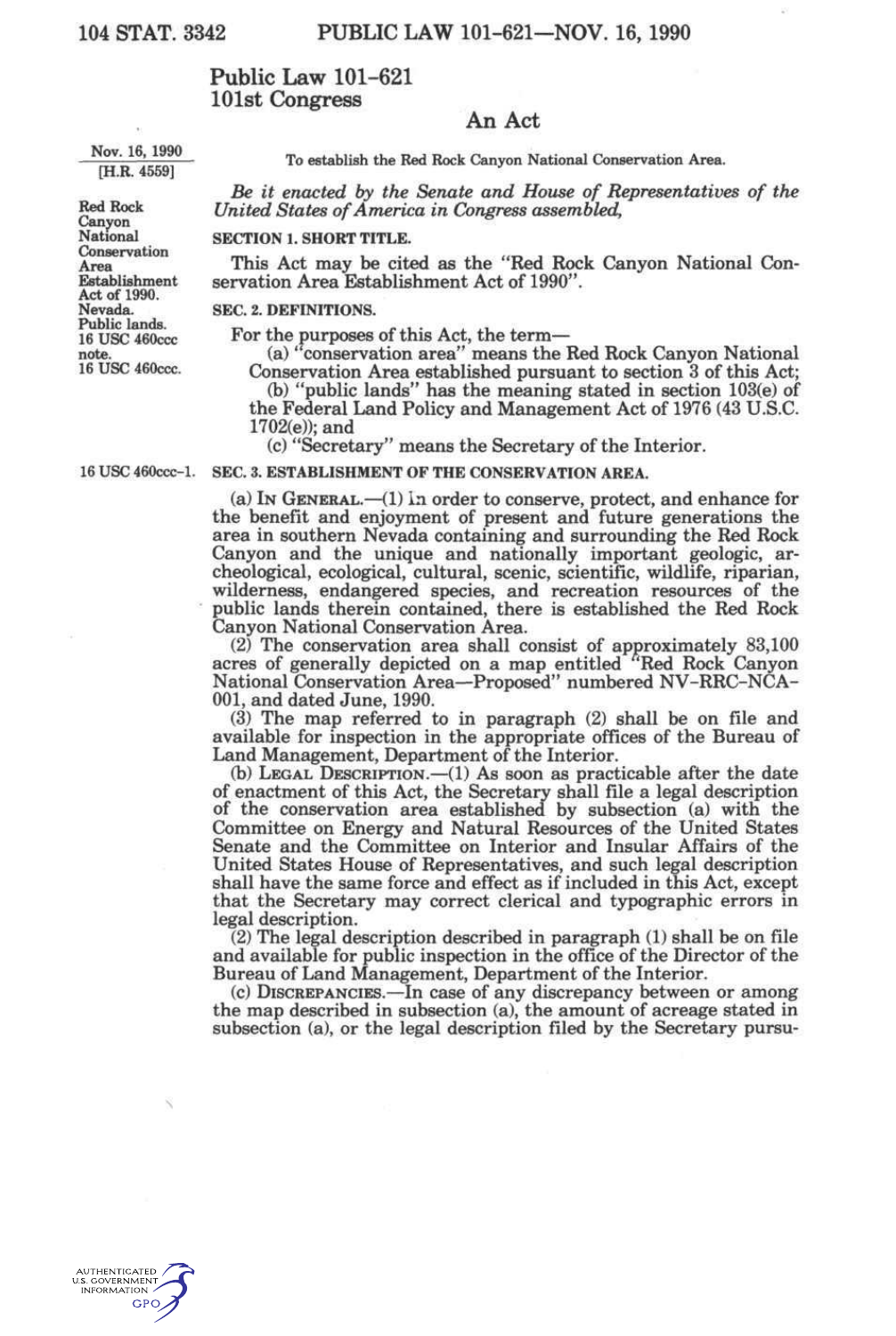ant to subsection (b), the map described in subsection (a) shall control any question concerning the boundaries of the conservation area.

### **SEC. 4. MANAGEMENT. 16 USC 460ccc-2.**

(a) IN GENERAL.—The Secretary, acting through the Director of the Bureau of Land Management, shall, subject to valid existing rights, manage the conservation area to conserve, protect, and enhance the resources described in section 3 in accordance with this Act, the Federal Land Policy and Management Act of 1976, and other applicable laws. The Secretary shall only allow such uses of the conservation area as he finds will further the purposes for which the conservation area is established.

(b) HUNTING.—(1) Subject to paragraph (2), the Secretary shall permit hunting within the conservation area in accordance with the laws of the State of Nevada.

(2) The Secretary, after consultation with the Nevada Department of Wildlife, may issue regulations designating zones where and establishing when hunting shall not be permitted for reasons of public safety, administration, or public use and enjoyment.

(c) PREVENTIVE MEASURES.—Nothing in this Act shall preclude such measures as the Secretary deems necessary to prevent devastating fire or infestation of insects or disease within the conservation area.

(d) MECHANIZED VEHICLES.—Except when needed for administrative or emergency purposes, the use of mechanized vehicles in the conservation area shall be allowed only on roads and trails specifically designated for such use as provided in the management plan prepared pursuant to section 5.

(e) LIMITS ON VISITATION AND USE.—The Secretary may limit visitation and use of the conservation area as the Secretary finds appropriate for the protection of the resources of the conservation area.

#### **SEC. 5. MANAGEMENT PLAN.** 16 USC 460ccc-3.

(a) IN GENERAL.—(1) Within 3 full fiscal years following the fiscal year in which the date of enactment of this Act occurs, the Secretary shall develop and transmit to the Committee on Energy and Natural Resources of the United States Senate and the Committee on Interior and Insular Affairs of the United States House of Representatives, a general management plan for the conservation area, which shall describe the appropriate uses and development of the conservation area consistent with the purposes of this Act.

(2) The management plan described in paragraph (1) shall be developed with full public participation and shall include—

(A) an implementation plan for a continuing program of interpretation and public education about the resources and values of the conservation area;

(B) a proposal for administrative and public facilities to be developed, expanded, or improved for the conservation area including the Red Rock Canyon visitors center, to accommodate visitors to the conservation area;

(C) a cultural resources management plan for the conservation area prepared in consultation with the Nevada State Historic Preservation Officer, with emphasis on the preservation of the resources in the conservation area and the interpretive, educational, and long-term scientific uses of these resources,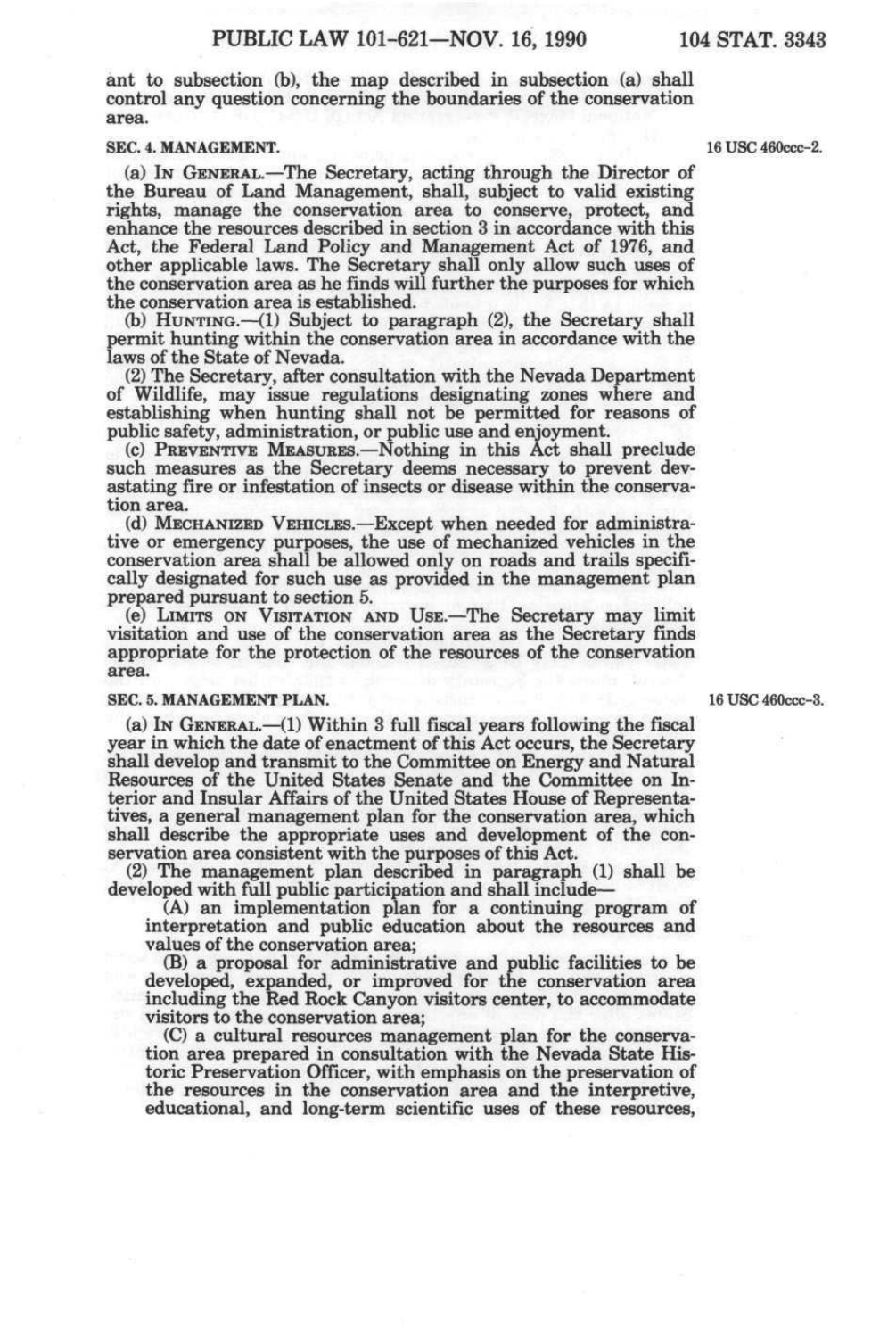giving priority to the enforcement of the Archaeological Resources Protection Act of 1979 (16 U.S.C. 470aa et seq.) and the National Historic Preservation Act (16 U.S.C. 470 et seq.) within the conservation area;

(D) a wildlife resource management plan for the conservation area prepared in consultation with appropriate departments of the State of Nevada and using previous studies of the area; and

(E) a recreation management plan, including nonmotorized dispersed recreation opportunities for the conservation area in consultation with appropriate departments of the State of Nevada.

(b) WILDERNESS STUDY AREAS.—Subject to section 7 of this Act, nothing in this Act is intended to alter the requirements of section 603 of the Federal Land Policy and Management Act of 1976 (43 U.S.C. 1782), or section 5(a) of the National Forest and Public Lands of Nevada Enhancement Act of 1988 (102 Stat. 2751), as those requirements apply to the lands within, or adjacent to the conservation area as of the date of enactment of this Act.

# **16 us e 460CCC-4. SEC. 6. ACQUISITIONS.**

(a) IN GENERAL.—(1) Within the conservation area, and subject to the provisions of this section, the Secretary is authorized to acquire lands, interests in lands, and associated water rights, by donation, purchase with donated or appropriated funds, exchange for Federal lands outside the conservation area, or transfer from another Federal agency with the concurrence of the head of the appropriate agency thereof.

(2) Lands or interests therein owned by the State of Nevada or a political subdivision thereof may be acquired by donation or exchange only.

(3) No privately owned lands, interests in lands, or associated water rights, may be acquired without the consent of the owner thereof unless the Secretary determines that, in his judgment, the property is subject to, or threatened with, uses which are having, or would have, an adverse impact on the resource values for which the conservation area was established.

(4) Any lands, waters, or interests therein within the boundaries of the conservation area which after the date of enactment of this Act may be acquired by the United States shall be incorporated into the conservation area and be managed accordingly, and all provisions of this Act and other laws applicable to conservation areas shall apply to such incorporated lands.

(b) LAND EXCHANGES.—All exchanges pursuant to subsection (a) shall be made in a manner consistent with section 206 of the Federal Land Management and Policy Act of 1976 (43 U.S.C. 1716).

16 USC 460ccc-5. SEC. 7. WITHDRAWAL.

Except as specifically authorized in this Act, and subject to valid existing rights, all Federal lands within the conservation area and all lands and interests therein which are acquired by the United States after the date of enactment of this Act for inclusion in the conservation area are withdrawn from all forms of entry, appropriation, or disposal under the public land laws, from location, entry, and patent under the mining laws, and from operation under the mineral leasing and geothermal leasing laws, and all amendments thereto.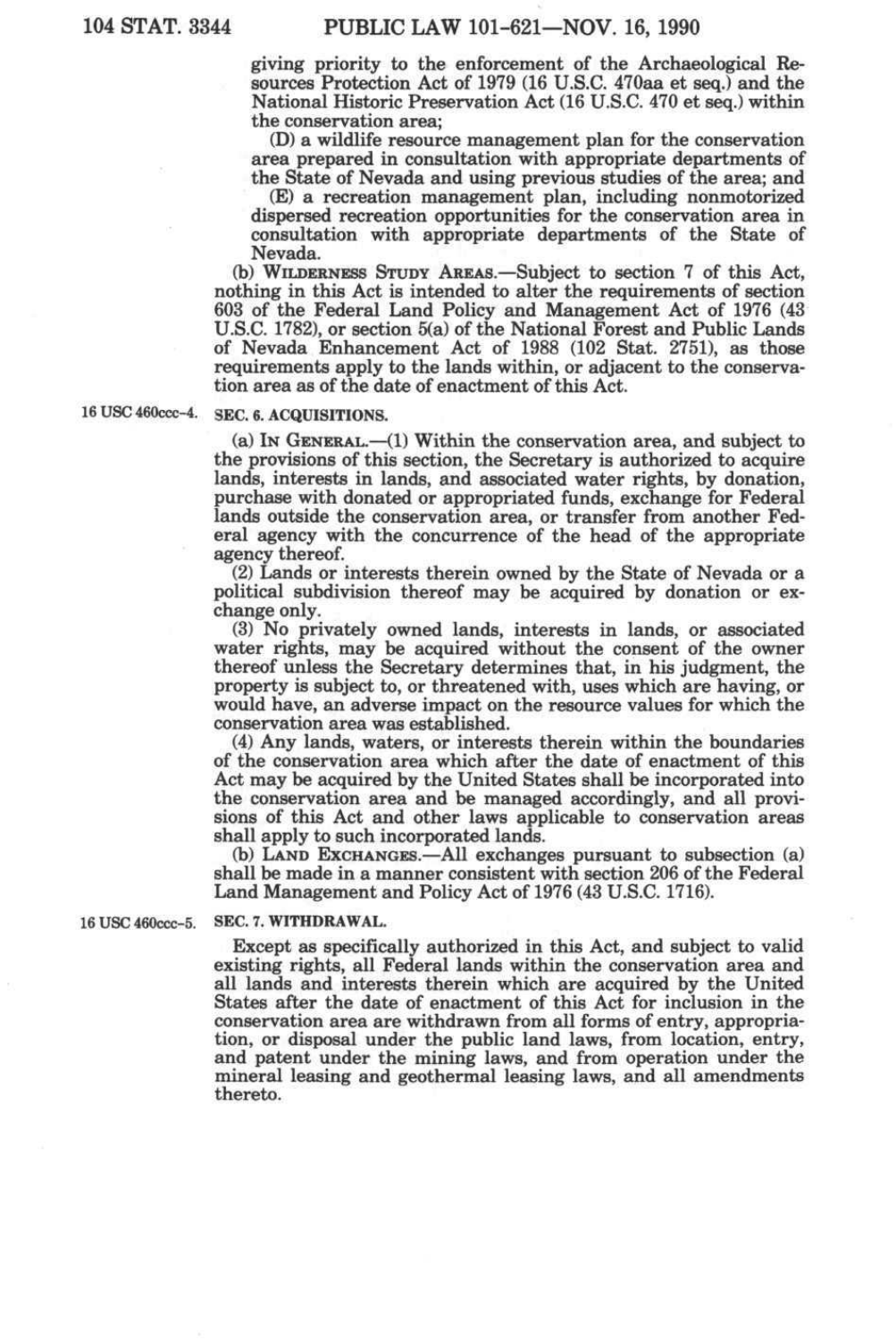### **SEC. 8. COOPERATIVE AGREEMENTS.** 16 USC 460ccc-6.

In order to encourage unified and cost-effective management and interpretation of natural and cultural resources in the conservation area, the Secretary is authorized and encouraged to enter into cooperative agreements with other Federal, State, and local agencies and nonprofit entities providing for the management and interpretation of natural and cultural resources in the conservation area.

## **SEC. 9. COORDINATED MANAGEMENT.** 16 USC 460ccc-7.

The Secretary shall coordinate the management of the conservation area with that of surrounding State and Federal lands in such a manner as best to meet the present and future needs of the American people.

## **SEC. 10. WATER.** 16 USC 460ccc-8.

(a) Within the conservation area designated by this Act, there is hereby reserved a quantity of water sufficient to fulfill the purposes for which the conservation area is established.

 $(b)$  The priority date of the water rights reserved in paragraph  $(a)$ shall be the date of enactment of this Act.

(c) The Secretary shall take all steps necessary to protect the water rights reserved by this section, including the filing of a claim for quantification of such rights in any appropriate water adjudication in the courts of the State of Nevada in which the United States is or may be joined and which is conducted in accordance with the McCarren Amendment (48 U.S.C. 666).

(d) The Federal water rights reserved by this Act shall be in addition to any water rights which may have been previously secured by the United States for purposes other than for the conservation area.

(e) The Federal water rights reserved by this Act are specific to the conservation area designated by this Act. Nothing in this Act shall be construed as establishing a precedent with regard to any future designations, nor shall it constitute an interpretation of any other Act or any designation.

## **SEC. 11. NO BUFFER ZONES.** 16 USC 460ccc-9.

The Congress does not intend for the establishment of the conservation area to lead to the creation of protective perimeters or buffer zones around the conservation area. The fact that there may be activities or uses on lands outside the conservation area that would not be permitted in the conservation area shall not preclude such activities or uses on such lands up to the boundary of the conservation area to the extent consistent with other applicable law.